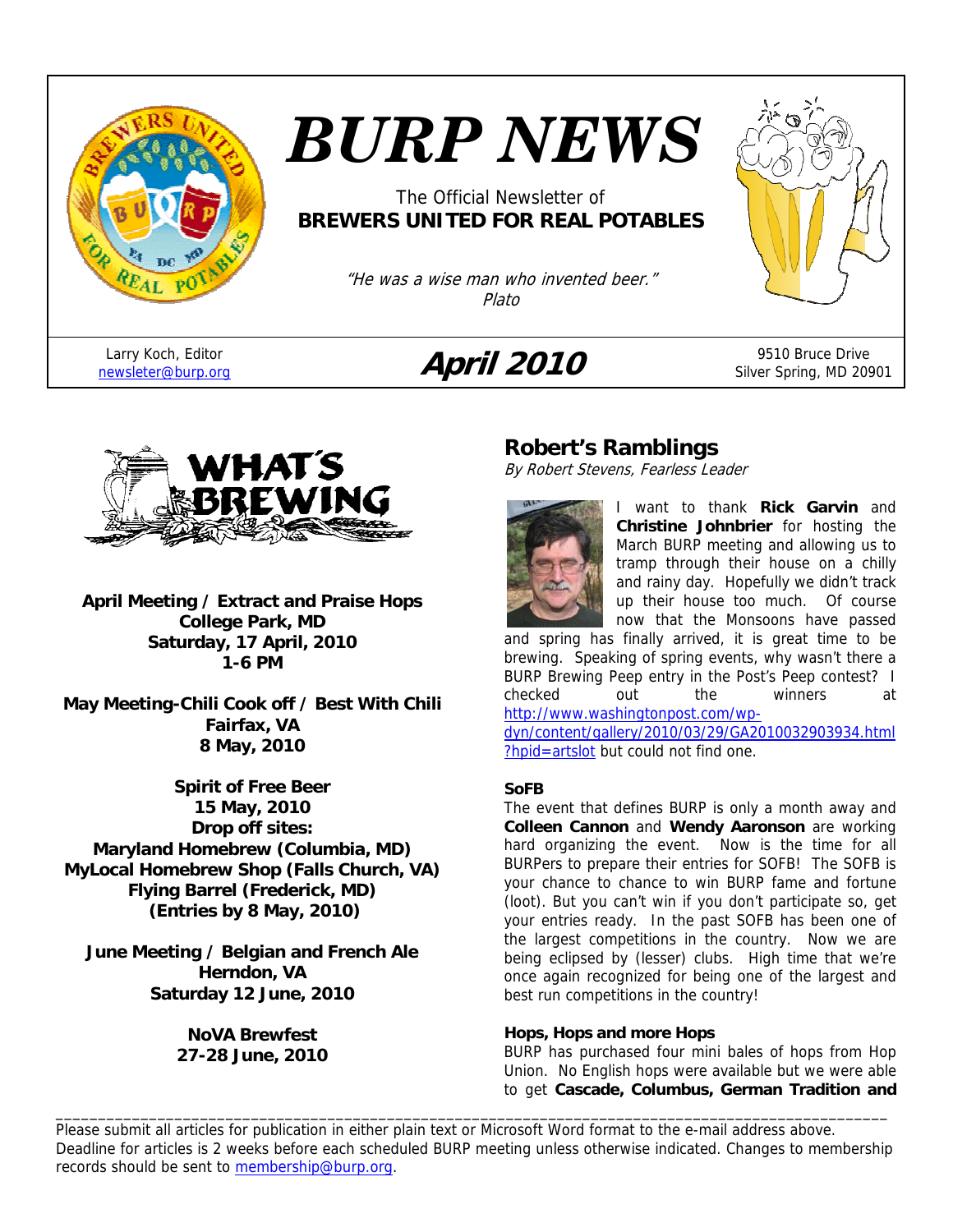**Horizon**. Five pounds of the Horizon hops will be given to the Praise the Hops teams. (Praise the Hops is a brewing contest which was fermented in the warped minds of your Ministers of Culture.) The purpose of the contest is to showcase a single hop. See Colleen and Wendy, of course, for more information about the contest. The rest of the hops will be available for purchase at the April meeting. Thanks to **Steve Marler** for working with Hop Union to purchase the hops and **Alan Hew** and his crew for preparing the hops for sale.

#### **BURP's Incorporation**

As you know, incorporating BURP has been a goal of the club for the last several years. I am pleased to announce that on January 25, 2010 the Virginia State Corporation Commission approved BURP's incorporation application. WE ARE A LEGAL CORPORATION AGAIN! Although there were a number of folks who helped make this happen, I would like to mention a few. First, **Polly Goldman** for creating the BURP Bylaws that BURP still uses. **Rick Garvin** for identifying the applications that needed to be completed and last but not least **Tim Artz** for agreeing to be the Club's initial registered agent. Also a special thanks to **James Hanson** for analyzing the possibility of BURP becoming a nonprofit corporation. Based on the information that Jim and others provided, the BURP officers decided that although it might become advantageous for BURP to become a non-profit corporation in the future, currently the benefits do not justify the costs. See the March Officers Board minutes for more information. The minutes can be viewed at

http://www.burp.org/meetings/2010/officers0310.pdf

#### **Free State Homebrew Club Guild**

The Maryland Guild has invited BURP to be part of their organization. There has always been a perception in BURP that Virginia and DC residents were not eligible to participate in the Free State Guild's activities. According to **Les White**, the Free State Homebrew Club Guild's president, any member from a member club can participate in the Guild's functions regardless of where they live. The BURP officers therefore have accepted the offer to join the Guild. A couple of BURP members will be asked to attend Guild meetings and identify ways that the two clubs can support each other. Check out the Guild's web site, www.mdhomebrewers.org. They are doing some interesting things.

Happy brewing and hope to see you at the BURP meeting on April the  $17<sup>th</sup>$ 

#### **March BURP Meeting**

By Kathy Brandt



The weatherman had called for a hard rain all day. While that would have been much better than the back to back blizzards we had in Febrewary, the heavy rain held off for a constant spritzing. This did not keep fellow BURP members from attending this spring Stout competition

held at the home of **Christine Johnbrier & Rick Garvin** in McLean, VA. Having grown up in the area, I know March in DC is, well, yucky (technical weather term), so I had to ask "why?" Rick said they have hosted meetings for the past few years, so they are familiar with the variable weather and will prepare accordingly. While this year was relatively mild, there was one year they had to squeegee mud out the bas ement the day after. Many of us were grateful for the tent over the basement patio shielding the kegs. Yes, there was police tape around the patio to keep members from sinking in the quagmire of a back yard.

The officers had met at noon before the meeting; more details on this will be covered by others. As for the Stout competition, with the weather and lack of judging chambers, it had been decided to hold the competition on the following Friday at the Cannon home in Vienna. There were 16 entries to be judged, winners will be announced elsewhere in **BURP News**.

Yours truly was approached to "take notes" at the meeting, I guess I looked like an easy mark and easy to talk to? As usual there was a lot of food and beer. Scott and Nikki (UtiliKilt and redhead) provided two crock pots of corned beef and cabbage in honor of St Patrick's Day. There were "real" mashed potatoes, meatballs, various chips and dips, beer bread, soda bread, desserts, etc. One of the more unusual foods was Pickled Hop Shoots; I take pride on my adventurous palate so I tried them, not too bad. I also HAD to try the Spicy Chipotle Brownies. These were moist and fudgy at first, but then the kick of the chipotle powder kicked in and WOAH! HOT!! (I was told to say that as they were provided by yours truly). Yes, I will share the recipe, but I will add a half teaspoon more of the chipotle power next time.

While mingling and catching up with members I hadn't seen in a while and introducing myself to new members, I spotted our former president sporting a name tag reading "**Tuesday March 16**." This is the answer to the age-old question I am sure he was tired of answering with "I don't know yet" for the longest time. Yes, this was **Andy Anderson**'s last BURP meeting for a while, after long last he is off to England.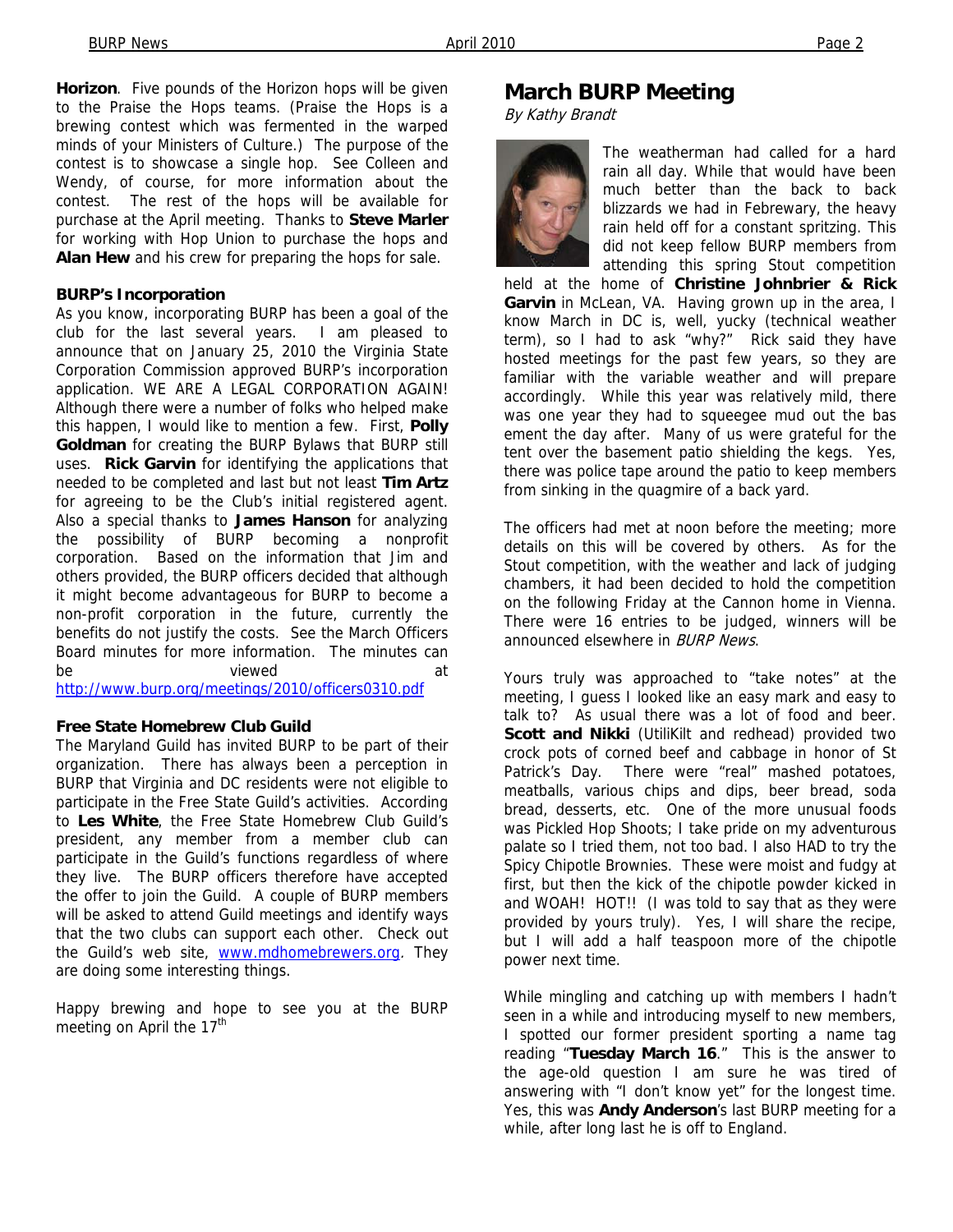The BEER YE, BEER YE was sounded and the meeting announcements were underway:

- The April meeting will be on the 17<sup>th</sup> at Jude **Wang and Alan Hew's** in College Park, MD. This is an extract competition; there is no reason not to brew an extract as they are easy and quick to brew. Alan has promised "good weather karma" and challenges brewers to "out brew the great **Bill Ridgely**, if possible."
- May  $8<sup>th</sup>$  is the Chili Cook-off. Additional details will be posted in **BURP** News. Start thinking about your recipes and the best accompaniment beer.
- May  $15<sup>th</sup>$  is the proposed date for the SOFB competition; I will not jinx it by revealing the possible whereabouts. Volunteers are needed! A prize coordinator is the greatest need at the moment, if you are interested, please let **Steve Marler** or **Trish Koch** know. Stewards are also needed, these are generally "gophers" that are at the judges beck and call. If you are interested in this illustrious duty, please contact **Terri Fischer**, Steward Goddess at fischer.terri@gmail.com.
- The "Hops Pusher" (aka **Steve Marler**) will have various hops available at the April meeting. Cascades, Columbus and German Tradition have been ordered as well. If you are interested, please let Steve know. Horizon hops will also be available, but this is specifically for the Praise the Hop competition to be held in October. For more details on this competition contact **Colleen Cannon**. Teams ARE required for this competition.
- **Bill Ridgely** announced a subscription discount on "Brew Your Own" magazine. We can get it for half price if we get 10 subscribers. If you Google "Brew Your Own" you will get an idea of the magazine itself and no, that isn't Colleen on the cover of the March/April issue. Prices are \$14/year or \$28 for two years. Contact **Bill Ridgely**. There were a few people that signed up after the announcement, but I don't think more than ten is too many.

Since this meeting was held at The **Garvinhaus** with **Bill Madden** in attendance, I had to ask about Mad Fox Brewery. They are scheduled to open in June 2010. In looking at their web site, it looks to be an exciting new venture. If you friend them on Face Book, you can get up-to-the-moment details on the status. The location will be at 444 Broad West Street in Falls Church. They will be dog-friendly (yes, within health code regulations – sigh). Speaking of dogs and being a dog lover, I would be remiss if I did not mention the resident

"furkid" Gus. He is a rescued brindle lab-mix. He is very friendly, will give high fives, but is prone to wandering away.

## **Andy's European Beer Journal**

By Andy Anderson



Nationwide Building Society. Specifically, the Nationwide Building Society office at 21 Old Bond St in Bath. What's that? That's the epicentre of good beer in Bath, England. Before you roll your eyes (again), please let me take a moment to explain both this statement

as well as this column.

As some of you may remember, I was previously stationed in England for two years in 1995-96. During that time, I would occasionally write a column about some aspect of European beer for the BURP newsletter. Back in those days, Al Gore's Internet was not nearly as advanced as it is today, so I had to rely on carrier pigeons to send my articles to Bruce & Polly (one of the side-benefits of living in England is being able to turn "off" my sarcasm filter). Anyway, since you the US taxpayer are funding my present stay in England, I thought it only proper to re-start the column. The majority of what I will write about will be English, but once I start travelling again to the continent, I'll have stories from other countries. (I can see it now, "An ode to Stella Artois" …)

OK, back to the Nationwide Building Society on Old Bond St. 15 years ago, when I last lived in Bath, my favourite pubs in Bath would have been The Pulteney Arms (my local) and The Old Green Tree. Bath was also a bit of a pub waste-land, as the majority of the pubs were fairly dire. (As you might have expected, I visited all 66 pubs of Bath, & wrote a Guide for them.) Now that I have started to re-visit these pubs in 2010, I am pleasantly surprised to see an improvement in Bath pubs. Some of the more unpleasant pubs have either gone out of business or been completely refurbished.

One evening last week, I visited three of the best pubs in Bath. Of those three, two used to be quite poor, but have been completely changed.

The Raven (7 Queen St, &, http://www.theravenofbath.co.uk/) is a new pub on the site of what used to be a horrid place. A lovely selection of beer, and one of the few pubs in Bath where you can get a meal in the evening. If you are looking for micro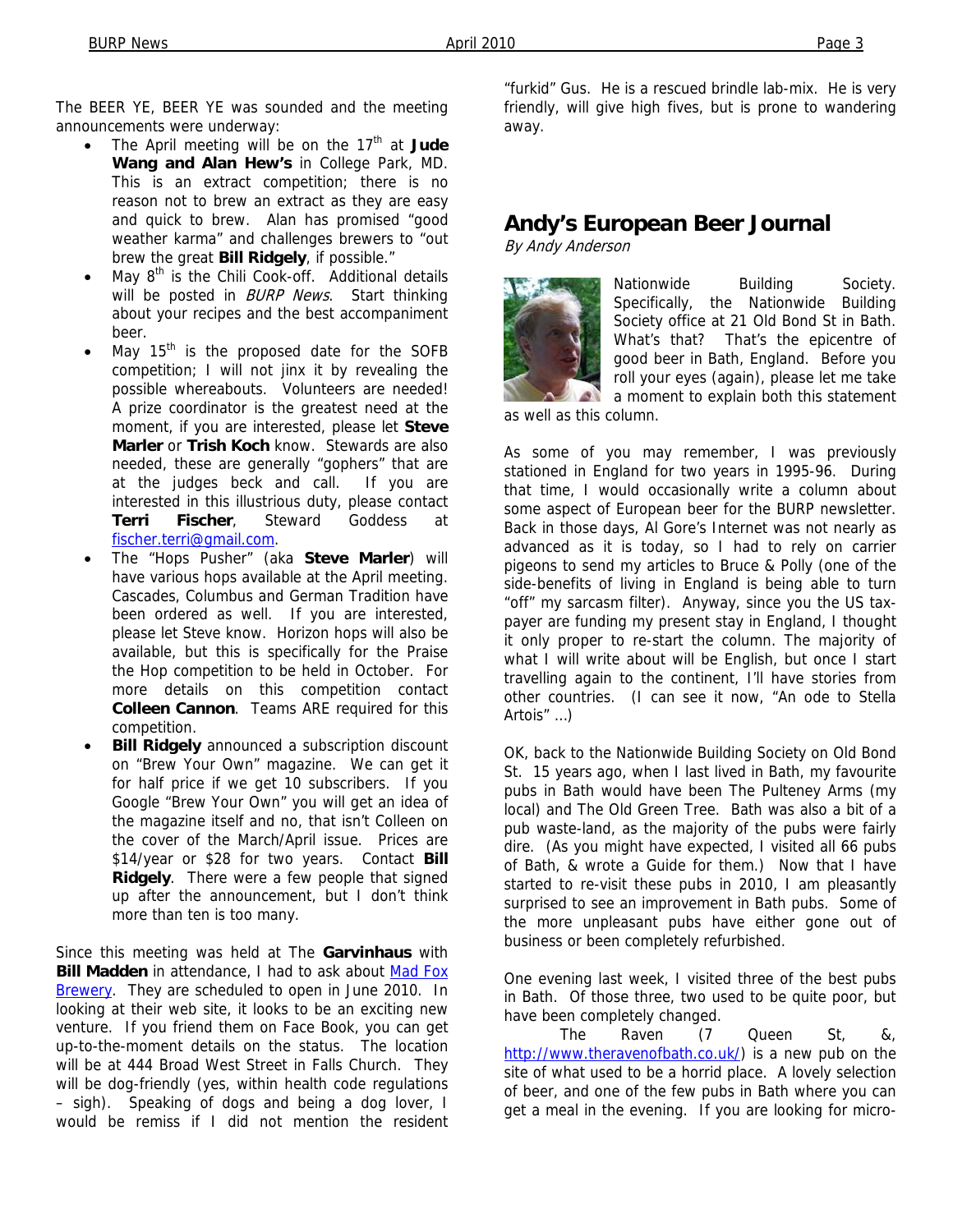brewed real ales in Bath, this is probably your best choice to visit.

The Salamander (3 John St, &, http://www.bathales.com/pubs/salamander.html) is part of the ten pubs associated with Bath Ales. Bath Ales is a brewery that started about 15 years ago. While it may be named "Bath" Ales, it is actually brewed in Bristol, about 15 miles away. The brewery sells a lot more beer than they did 15 years ago, and also supplies some of the local supermarkets with bottled beer. But what Bath Ales has done with The Salamander is quite impressive: a proper pub with good ale.

The Old Green Tree (12 Green St, &, http://www.thegoodpubguide.co.uk/pub/view/Old-

Green-Tree-BA1-2JZ) is still as fine a place as I remembered it. In fact, if you look in a CAMRA Guide (Campaign for Real Ale), The Old Green Tree gets special mention. Drinking a pint of Pitchfork while standing at the main bar of this cozy little 3-room pub is one of life's special pleasures.

A friend once told me that the only change that was worthwhile was 4 quarters for a dollar. Well, I guess he never saw such impressive improvements that change wrought for some of Bath's previously more dire pubs. And while it is nice to see the positive change regarding The Raven & The Salamander, I am also very pleased to see consistency in The Old Green tree (even after a change in the Landlord).

So, once again, what does this have to do with the Nationwide Building Society on Old Bond St? Well, it turns out that all 3 pubs are within two blocks of each other. And, if you had to pick a spot on a map that is the epicentre of those 3 pubs, it would be that Nationwide bank. I wonder if their employees truly understand how special is their work location?

Anyway, that's it for this month. If you have any followup questions, you can always reach me via email. Similarly, if you have ideas for columns, please drop me a line. In the meantime, I think it's time for another pint of research ☺

Cheers, Andy Andybrews@gmail.com

## **WTF? A Brewing Tip From Melo**

By Mel Thompson



After fielding several questions regarding last month's article on building yeast populations, I think a follow up is needed to make some clarifications and provide some additional information for you inquisitive and "ever striving for excellence" brewers in BURP. Making

yeast starters was pretty straight forward. It works and if you have a stir plate, it works even better. A stir plate is a good addition to your brewery, but not absolutely necessary. I, and many other brewers I know, have healthy fermentations without using a stir plate. I use a stir plate now, but brewed successfully for many years without one. Let me become "Mr. Obvious" for a second and remind you that the wort for your starter must be chilled before you pitch that vial of yeast. I make the starter and put it, covered with plastic wrap and aluminum foil, in the freezing compartment of my refrigerator for about an hour and fifteen minutes, or until the wort is about room temperature. If you don't chill the starter, you will be staring at the vessel for a long time (like eternity) waiting for yeast activity. Then I oxygenate by either shaking the crap out of it or use an O2 stone. I usually resort to the shaking method as it is going on the stir plate where it will get more oxygenation (at least that's my theory).

If you let the starter ferment for several days and it appears to be clearing with a substantial yeast cake in the bottom, decant off most of the liquid above the yeast sediment. That will allow you to make a bigger volume starter for the next step-up.

Some of you indicated that you were reluctant to use yeast from your previous fermentation in a new batch. Don't be hesitant. Follow good sanitation practices and you should have no problems. I use loads of Starsan and fire all openings before transferring yeast. My typical method is to sanitize a 2 liter flask and after racking the beer from the primary, I pour the yeast sediment into the flask. I insert an airlock and put it in the refrigerator if I'm not going to use it right away. There will be enough yeast for several new batches of a similar style of beer and certainly enough to share with your brewing buddies. How do I know if the yeast is still good? I simply use the smell and sometimes the taste method before I use it. Just like beer, it should not have any off aromas or flavor characteristics. Maybe I'm easily amused, but I find it thrilling to pitch 500-600 ml of thick slurry into a new wort and see it take off like a rocket in an hour or two.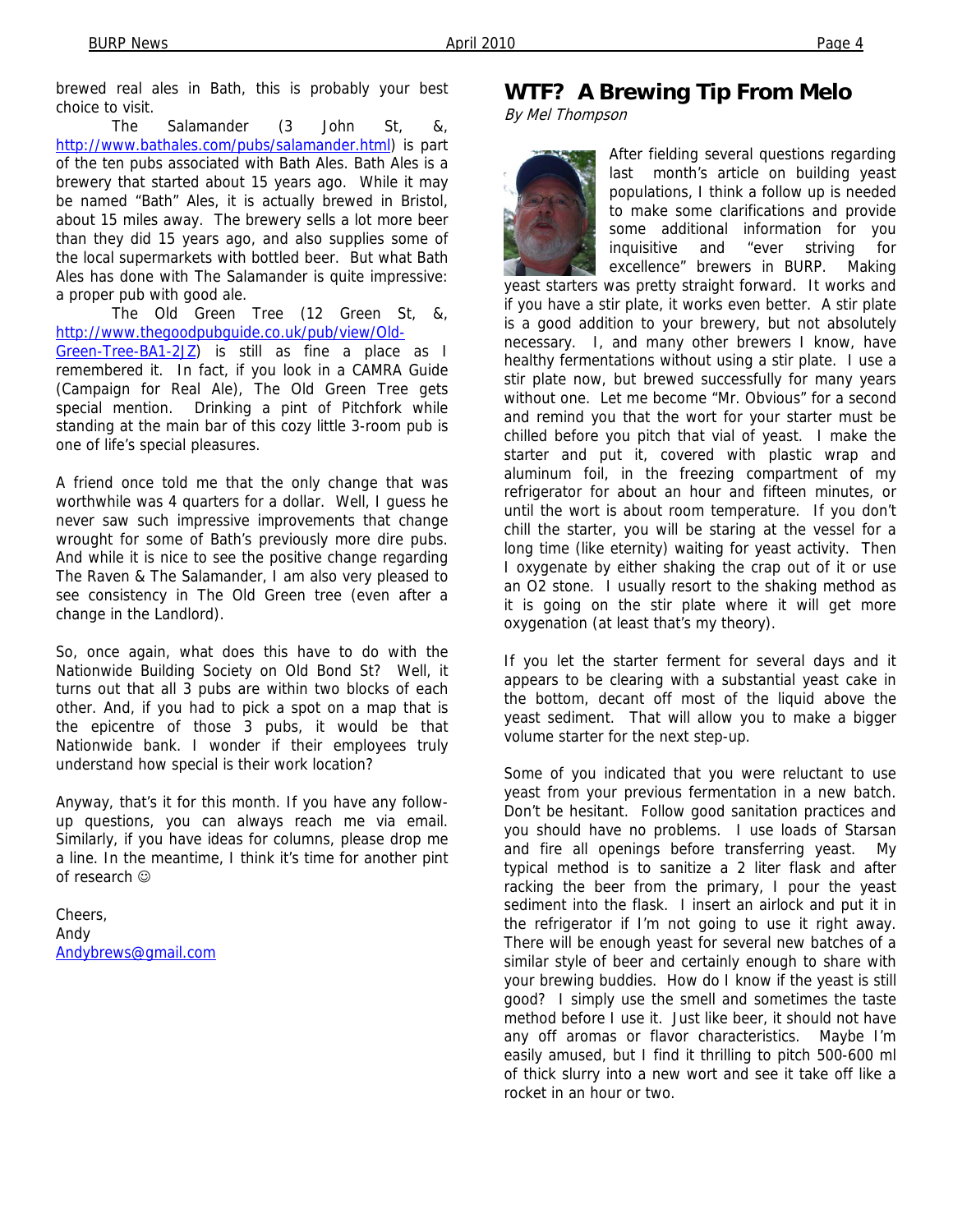I have also put a new wort on top of the yeast sediment after I've racked from the primary. It is the easiest way to reuse yeast, however, I worry more about sanitation



though I have not experienced a problem so far. I experimented with some 028 yeast and used it for 8 subsequent generations. The  $7<sup>th</sup>$  and  $8<sup>th</sup>$  batches were very sulphury as the yeast appeared to mutate into a yeast with strong lager characteristics. Since then, I

limit to 3 or 4 generations before I get new yeast.

The final topic I want to cover before I leave the yeast issue to your own experimentation is that there is an excellent source for acquiring big and healthy yeast slurries for your brewing. That is by befriending your local brewer. We should be doing that anyway and I am not suggesting that you take advantage of someone's good nature, but what a great source for yeast. The only drawback is that the yeast varieties are somewhat limited. Most breweries use from one to at most three separate yeast strains. Generally, that consists of a fairly neutral all purpose ale yeast, a lager yeast and maybe one or two specialty yeasts for seasonals. If you can get some yeast slugs from you local, there is usually enough to share with your friends. This would leave you to purchase only specialty yeasts for your brewing schedule. Oh, and show your appreciation. Take them a bottle of something special.

Fermentingly Yours, Melo

## **BURP 10 and 20 Years Ago**

Compiled By Bill Ridgely

#### **20 Years Ago, Apr 1990**

April 1990 was a \*very\* big month for BURP events, with 3 major gatherings on the agenda. The first was the monthly meeting, held on the 7th at the wonderful country estate of **Peter & Joyce Long** in Clifton, VA. Back in the day, this was one of BURP's favorite cool weather meeting venues, with its large pub room containing a beautiful horseshoe bar and a roaring fire in the fireplace. Peter & Joyce eventually retired to Florida but have kept in touch over the years and are both doing well. Bock Beer was the style of the month, a harbinger of Spring. A commercial tasting of bocks was provided by **Mark Weiner** of Berose Liquors (and, as always, Mark provided raffle prizes for the meeting). Following the tasting, homebrewed bocks were judged as BURPers sampled "Straight to Helles Bock", the club's April "Brew of the Month" provided by your humble

compiler. The weather was fine, and many attendees moved to the outside patio to enjoy the springtime sun. Eventually, winners were announced, and the aforementioned Helles Bock took first place. Alas, no meeting report was filed for this event, and the names of the 2nd and 3rd place beers and brewers were not reported.

BURP's 2nd major event of the month was a 2-night (Apr 17-18) homebrew demonstration and tasting held at the famous Brickskeller near Dupont Circle. This was the first time BURP had held sway at one of **Bob & Ellie Tupper's** monthly tasting events, and a fine time was had by both club members who brewed for the event and the capacity crowd. The demonstration, as reported in the newsletter by **Jim Dorsch**, was conducted by yours truly along with my erstwhile assistant, Frugal Brewer **John Gardiner**. John, resplendent in a tuxedo, held up beer ingredients and stirred the pot while I gave a history of brewing and discussed the finer points of the homebrewing hobby. John then provided the "schtick" for the event when he changed into his beer keg costume, complete with a working tap at the appropriate level. My role was to play second fiddle to John as he regaled the crowd with stories of his "microbrewery" and "beer nuts" (You get the picture). Over the course of the presentation, 3 excellent homebrews were sampled by those attending - an interpretation of an ancient Sumerian beer brewed by **Erik Henchal** (made from barley malt, date sugar, honey, and no hops), an all-extract Geordie Mild kit brewed by **Tom McGonigle** (which showed how excellent beer could be brewed using simple ingredients and techniques), and a very tasty all-grain Angelica herb beer brewed by **Ralph Bucca** (harking back to an earlier era when beers were flavored with botanicals other than hops). All were very well received by the crowd. For anyone with a masochistic bent, a video tape of both nights of this show is still available in the BURP li-beery.

The final event on the April calendar was a club tour of the recently-opened (Oct 1989) Wild Goose Brewery in Cambridge, MD on Apr 28. A good crowd showed up (with homebrew and munchies in hand) to take the tour personally conducted by brewmaster **Alan Pugsley**. Following the tour, Alan provided samples of two fine house brews and stayed to enjoy samples of the homebrews contributed by the club. At the time, Wild Goose was distributing 4,500 cases of beer each month to several locations in the District, MD, and VA. The facility eventually burned down (after moving operations to the Frederick Brewing Co in Frederick, MD).

Surprisingly, the April 1990 issue of **BURP News** did not have a single article of, shall we say, a whimsical nature.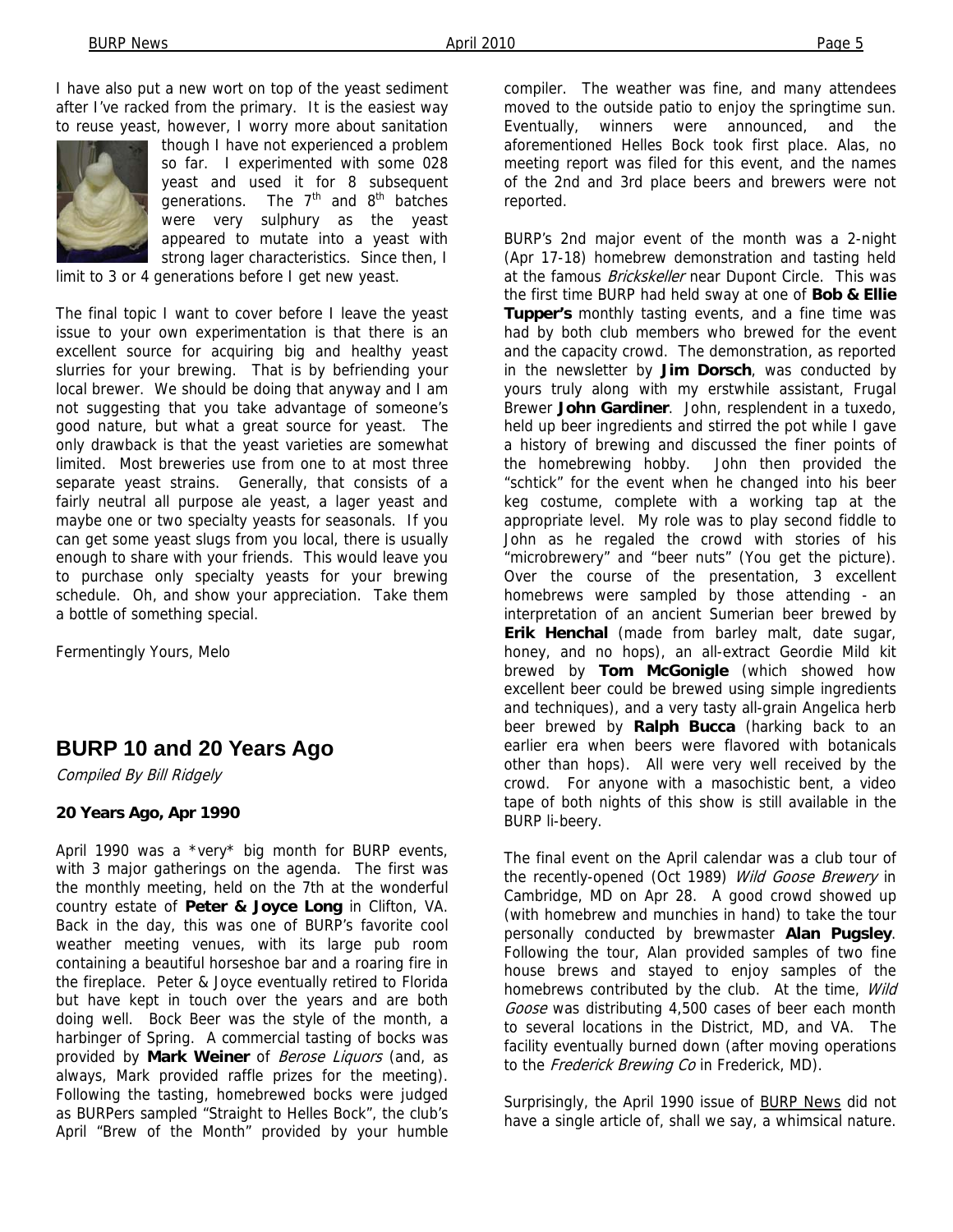The issue was chock full of great info, as usual, but nobody contributed an article befitting the April 1 theme. Where was **John Gardiner** when we needed him? That said, the article on brewing a better Weizenbier using extracts by **Dick Lindstrom** was very interesting (Dick suggested using a regular barley malt extract along with steeped flaked barley and malted wheat). **John Hallberg** contributed a nice review of **Hugh Sisson's**  2nd Homebrew Expo at the Cross Street Market in Baltimore (across the street from the original Sisson's Brewpub). And **George Rivers** continued his Pub Guide Update with a review of the many pubs in the Tyson's Corner, VA area.

#### **10 Years Ago, Apr 2000**

The April 2000 BURP meeting was held on Sat, Apr 29 at the nice Potomac riverside property reserved for us by BURPer **Nick Steidl** and (soon to be wife) **Terri McEuen**. This lovely park, with picnic tables and a nice fireplace, was very popular with the club back in the day. Nearly perfect weather graced the occasion this time, with sunny skies and warm temperatures. The meeting theme was Bavarian Weizen beers (plus Berliner Weisse). This was also one of the best meeting sites for food since many BURPers could bring items to grill onsite, and Nick arranged for fresh fish to be prepared and sold onsite by several local fishermen. The bales of hops for the annual BURP hop buy were also delivered at this meeting, giving club brewers a great opportunity to bury their hands (and faces) in mass quantities of fresh whole hops (and taking enough home to last most of the brewing season). While the number of entries and specific styles for the wheat beer competition were not reported, the winners were: 1st place, **Keith Chamberlin**; 2nd place, **Colleen & Tom Cannon**; and 3rd place, **Betsy Kliks & Bob Kepler**. Lots of great photos of the meeting can be seen on the BURP website at http://burp.org/meetings/200004.htm.

The combined Apr-May 2000 issue of BURP News comprised a massive (and professionally produced) 22 pages of great writing. There were a lot of highlights in this issue, including a wonderful and fun article by **Cathi Sypkens** on her first brewing experience with boyfriend **Ben Schwalb**, **Bill Newman's** great review of a beer dinner attended by AHA president **Charlie Papazian** at the *Summit Station* brewpub in Gaithersburg, and Culture Minister **Bruce Bennett's** exhaustive overview of both the various wheat beer styles to be featured at the April meeting and the bock beer styles to be featured in May. Oh, and of course, there were the requisite articles in honor of April first, including a review by an anonymous author of BURP's first "lambic taste and aroma identification class", featuring, for the session on "barnyard aromas", a sweaty horse blanket and an

actual goat. The follow-up session on "intestinal and fecal aromas" featured several other donated items whose descriptions are best left to the imagination. On a more upscale side was an announcement of UNESCO bestowing its "World Heritage Site" designation on Popenoe Mountain, site of the annual MASHOUT. The site thereby joined other equally inspiring sites such as the Grand Canyon and the Pyramids of Giza. Finally, rounding out the issue, (and moving away once again from the April 1st theme), brewing scientist extraordinaire **A.J. deLange** provided a thorough examination of beer color. A.J. summarized his research thusly, "Beer color depends on its spectral transmission properties, and these depend on the coloring matter in the beer and on the thickness of the path through which it is observed". Couldn't have said it any better myself.

#### **BURP Prosperity Report**

By Mark E. Hogenmiller, Minister of Prosperity



**Raffle News** – Congratulations to **Mike Horkan** who won the Grand Prize in March which included a \$30 gift certificate to Maryland Homebrew. Each month's Grand Prize will include a gift certificate to MD Homebrew or MyLocal-Home-Brew-Shop to encourage members

to make and share their homebrew. And thanks to all those that gave me additional Raffle prizes at the March meeting.

**Merchandise News**- We still have the following available:

BURP Lapel Pins - \$3 BURP Titanium Bottle Openers (last a lifetime) - \$8.50 BURP Baseball Caps (Blue or Tan) - \$13.50

See me at the next meeting to purchase merchandise.

Due to the sensitive nature of the Treasury reports and the newsletter being in the public domain, Treasury Reports are now posted to the BURP.org website in the Members Only Document section.

BURP members are reminded that all expense submissions must include details. Required details are date, exact amount, detailed item description, any special circumstances and name of person to be reimbursed. Event coordinators should maintain a spreadsheet for their project. Correspondence can be sent to me at treasurer@burp.org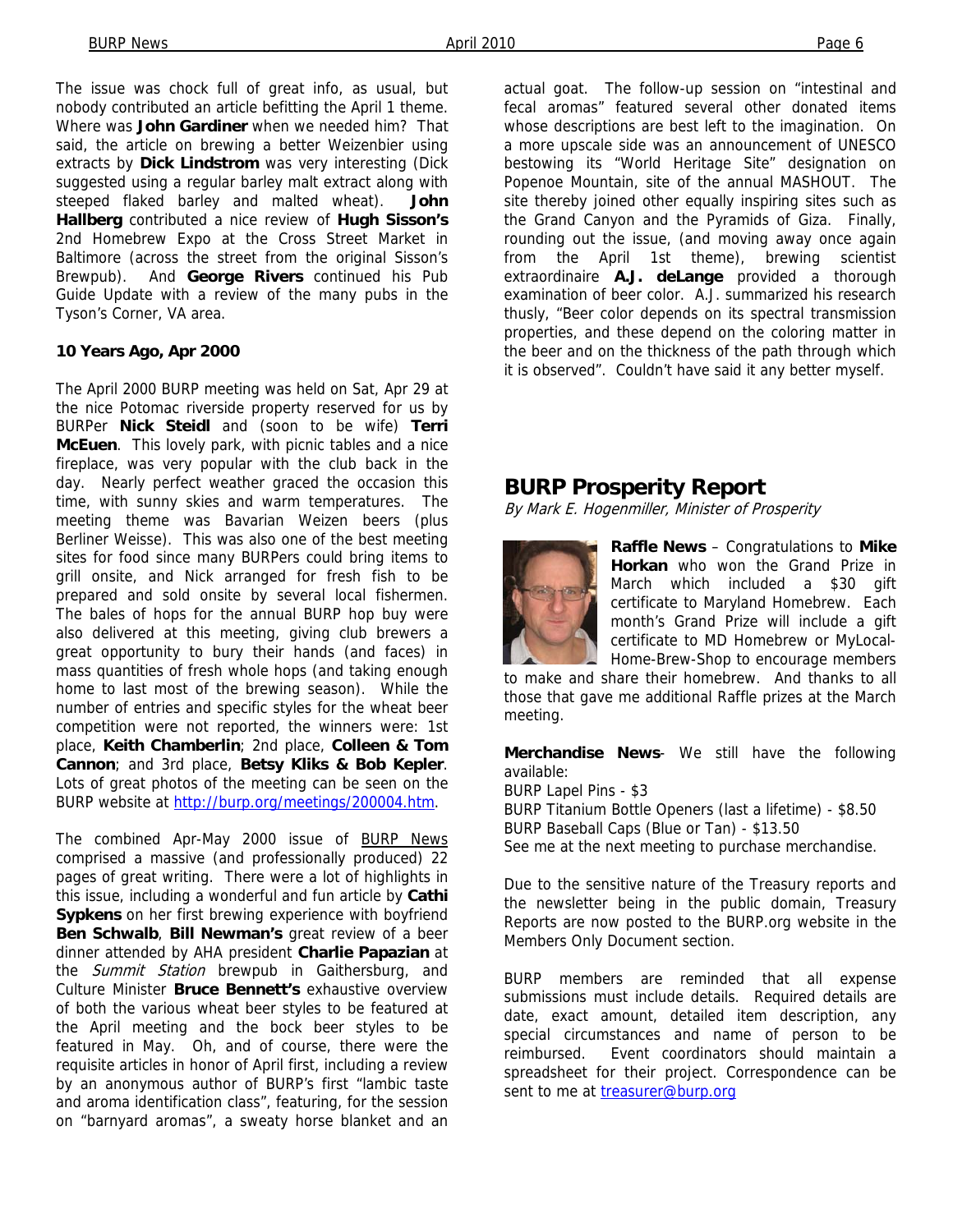## **Trivial Beer-Suits**

By Charlie Pravitt



I recently learned that the University of Southern California Press recently published Uncorking the Past: The Quest for Wine, Beer, and Other Alcoholic Beverages, written by "biomolecular archaeologist" Patrick E. McGovern. Here I quote the

publisher's description of the book in full:

In a lively tour around the world and through the millennia, *Uncorking the Past* tells the compelling story of humanity's ingenious, intoxicating quest for the perfect drink. Following a tantalizing trail of archaeological, chemical, artistic, and textual clues, Patrick E. McGovern, the leading authority on ancient alcoholic beverages, brings us up to date on what we now know about how humans created and enjoyed fermented beverages across cultures. Along the way, he explores a provocative hypothesis about the integral role such libations have played in human evolution. We discover, for example, that the cereal staples of the modern world were probably domesticated for their potential in making quantities of alcoholic beverages. These include the delectable rice wines of China and Japan, the corn beers of the Americas, and the millet and sorghum drinks of Africa. Humans also learned how to make mead from honey and wine from exotic fruits of all kinds-even from the sweet pulp of the cacao (chocolate) fruit in the New World. The perfect drink, it turns out-whether it be mind-altering, medicinal, a religious symbol, a social lubricant, or artistic inspirationhas not only been a profound force in history, but may be fundamental to the human condition itself.

In many recent Beer-Suits I have featured material from Stephen Harrod Buhner's Sacred and Herbal Healing Beers. The description of McGovern's book summarizes half of Buhner's argument. The other half concerns the fact that, around the world, cultures explained the genesis of brewing in similar ways. Usually, a significant person, either hero or god, either discovers the alcoholic qualities of a indigenous grain and tells the people about it or dies, is reincarnated into the grain which the people, usually with the help of a different hero or god, learn produces an alcoholic behavior. Further, this occurrence is viewed as a critical turning point in the creation of the people's society. The grain and resulting alcoholic beverage become sacred objects, and the growing of the grain and the brewing and drinking of the beverage sacred practices, as both are seen as fundamentally associated with their culture's creation. Further, the perpetuation of the society hinges upon the proper conduct of annual growing/brewing/drinking

ceremonies. Given their near-universality, we need to take these belief systems seriously rather than write them off as immature products of uncivilized societies. Although I have big problems with some of the things Buhner does throughout this book (such as accept uncritically seemingly every claim for the often miraculous healing properties of alcoholic beverages and the grains/herbs/etc. they are brewed from, plus his uncalled for and ignorant disparagement of standard scientific practice), this line of argument feels right on to me.

With this, I leave this topic behind and move on in my future columns to other matters.

Filled with mingled cream and amber I will drain that glass again. Such hilarious visions clamber Through the chambers of my brain – Quaintest thoughts – queerest fancies Come to life and fade away: What care I how time advances? I am drinking ale today.

Edgar Allan Poe

## **From the Ministry of Culture**

By Wendy Aaronson and Colleen Cannon, Co-Ministers of Culture



A purpose of BURP monthly competitions is to encourage a brewer to advance their brewing skills either by improving recipe formulation and technique based on objective feedback from score sheets or by experimenting with

styles they have never brewed. A competition promotes education and the availability of great tasting homebrewed beer at meetings.

#### **March Stout Competition Results**

Due to weather conditions forcing the March meeting indoors, we took the March competition off-line and held the judging at the home of **Tom and Colleen Cannon**. Many thanks to our judging team of **Tom**, **Colleen**, **Polly Goldman**, **Kathy Koch**, **Bill Ridgely**, **Terri Fischer** and our stewards, **Nathan** and **Wendy**. We judged 16 stouts in all, and getting down to a top three was not an easy task, given the high quality of entries. The following brewers are recognized with one BOTY point each for entering the competition: **Roydon**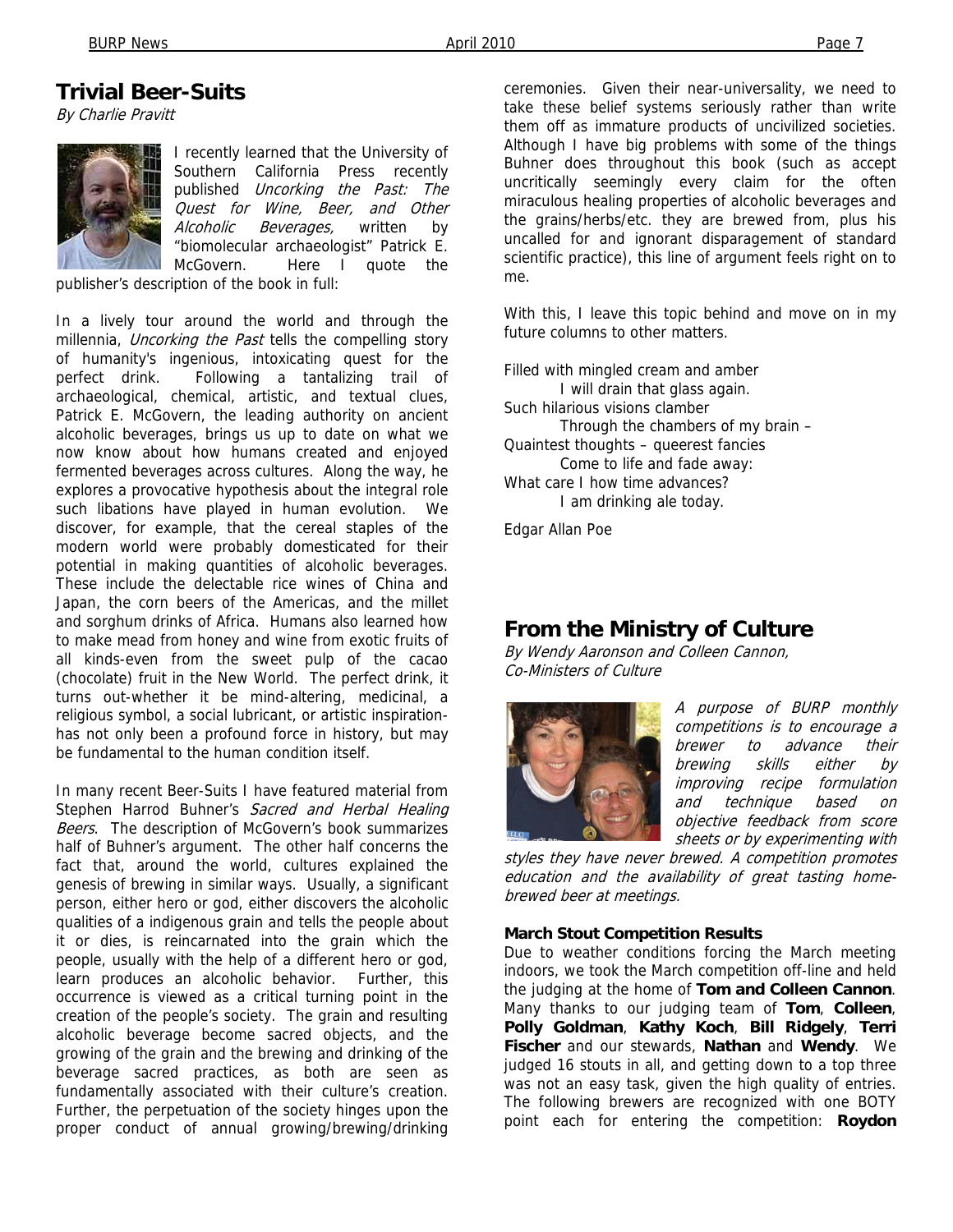**Spenser** (new brewer), **Bags Howard**, **Team Langlie**, **Wendy Schmidt**, **Scott Wise**, **Mike Horkan**, **Mike McGuire**, **Steve Marler**, **Yancy Bodenstein**, **Howie and Emily Michelsen** (new brewers), **Chris Sowell**, **Mel Thompson**, **Nick Drunasky** and **Team Aaronridge**. Now for the part you've been eagerly awaiting, the results! In third place, with a Sweet Stout, **Michael Horkan**; in Second Place, with an American Stout, **Chris Sowell**; and in First Place, with a Foreign Extra Stout, **Mel Thompson**. Congratulations to the winners, and thanks again to all who participated.

#### **April Competition**

In keeping with our goal of enabling BURP to enter beers in the AHA Club Only Competition, the competition for April is Extract Beers. These are beers where the wort is made from prepared malt extract and specialty grains only, and the beer style is the brewer's choice. The competition format will be determined based on the number of entries and different styles we receive, but the goal is to select the best beer to represent BURP in the AHA Club Only Extract Competition in May.

#### **"Praise Hops!" Competition and BURP Hop Buy**

We have acquired a supply of Horizon hops to be used in the Praise Hops! Competition to be conducted in October. This is an Open Competition, which means the entries will be judged subjectively, with no scoring guidelines (aka, a beauty contest). The objective of the competition is to showcase the versatility and best features of the Horizon hop. Whichever beer is deemed to make the best use of the Horizon hop for bittering, flavor and/or aroma, will be declared the winner (prizes will be awarded to the top three). The rules are simple: it must be a single hop beer, using the Horizon hops that are provided through the BURP hop buy. Only team entries will be accepted (individuals must team with someone) to encourage mentoring and shared brewing experience. Entries will be keg-only, so they can be judged by the meeting attendees at-large. We have reserved enough Horizon hops to distribute an equal amount to sixteen teams; the remainder will be sold as part of the BURP hop buy. Please let us know ASAP if you plan to enter the competition, hops will be distributed to the brewing teams on a first-come, firstserved basis.

#### **May Competition**

The May competition is the Beer that Goes Best With Chili judged by the consumers in the same way as the chili, that is, by popular accord measured by secret ballot. So bring a keg or case of whatever you think goes with spicy food.

#### **Brewer of the Year (BOTY)**

The latest results leave **Mel Thompson** ahead of the pack with 22 BOTY points. **Mike Horkan** and **Chris Sowell** are tied with 5 points each. **Team Langlie** is leading the team division with 3 points and **Spenser Roydon** and **Howie** and **Emily Michelsen** are tied in the new brewer division with 1 point.

#### **Spirit of Free Beer (SOFB)**

Spirit of Free Beer will be held on May 15 at the Whole Foods in Fairfax (Fair Lakes). We have coordinators for the primary roles, but we need stewards, judges, and others to help with prizes, picking up beers at local homebrew shops, and of course, entries. If interested in helping the coordinators, please contact us. Spread the word and encourage your brewing friends who aren't BURP members to enter. Bring your entries to the BURP meeting on May 8.

## **Hop Notes from the Li-Beery**

By Bill Ridgely, Minister of History



The **Brew Your Own** half-price subscription drive is coming along nicely. I now have the 10 new subscriptions or renewals required for us to qualify for the special subscription price of \$14 for one year or \$28 for two years. However, there's still room for more

BURPers to sign on to this. Brew Your Own is an excellent magazine for homebrewers, certainly on a par with **Zymurgy**. And you can't go wrong with the price. If you are interested in either purchasing a new subscription or renewing an existing one for ½ the regular cost, please let me know by e-mailing ridgely@burp.org or calling 301-762-6523. The offer is good for just a short while longer.

No new issues of homebrewing magazines have been received by the BURP li-beery this month, but a new issue of the Mid-Atlantic Brewing News (Apr-May 2010) has just been released, featuring a good article on brewery collaborations. The electronic version is not yet available on http://www.brewingnews.com, but I'll have hard copies on hand for giveaway at the April BURP meeting.

As always, the contents of the BURP li-beery are available anytime for your perusal at http://burp.burp.org/Default.aspx?tabid=414. If you would like a book loaned to you, just let me know, and it will be delivered to you at the next BURP meeting. And, as always, if there is a book that you feel should be added to the collection, please contact me. And if you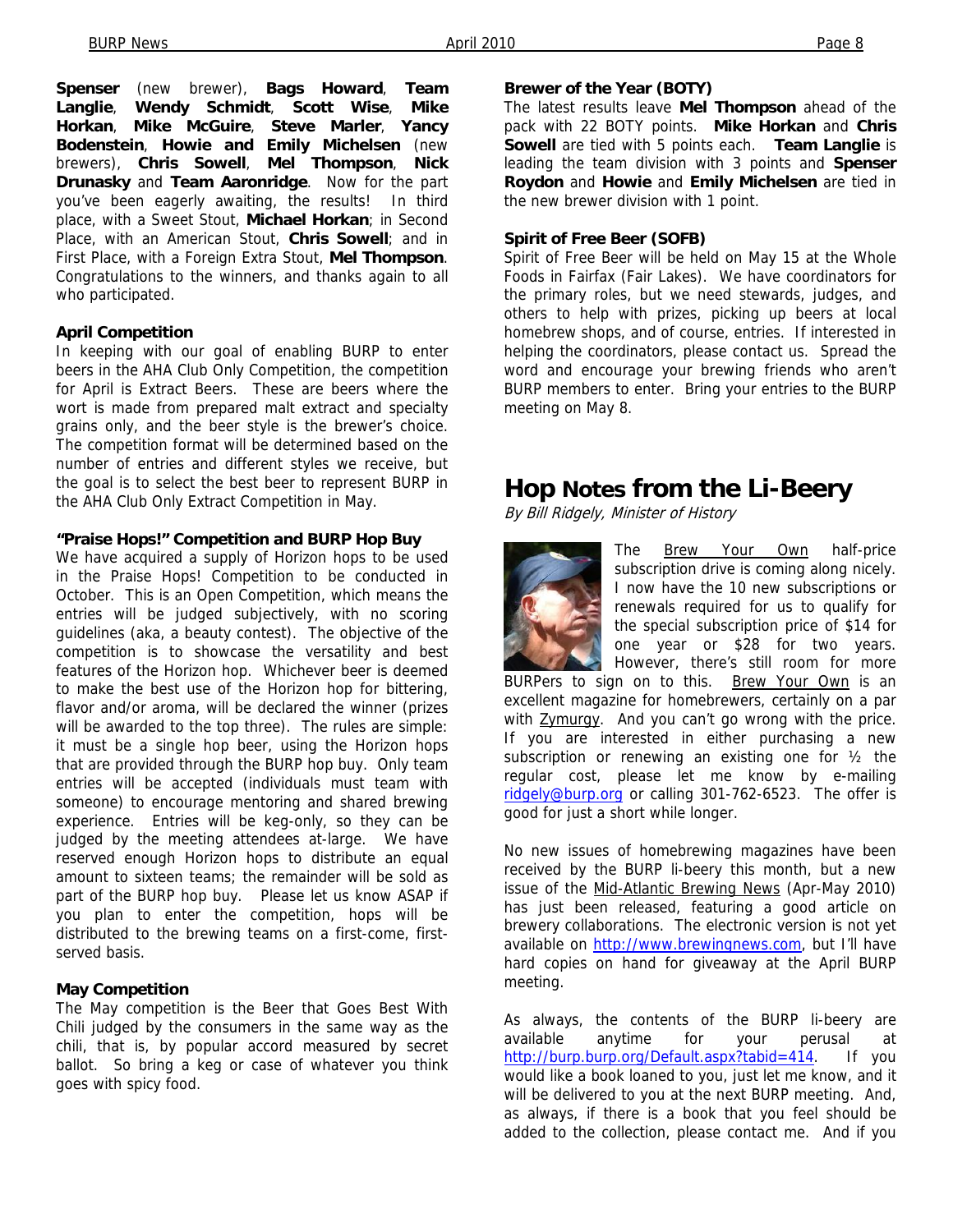are planning to brew a specific beer style and need some guidance, I may be able to help you with an appropriate publication.

Cheers, Bill

## **Artz's Craft**

By Tim Artz, Minister of Enlightenment



Spring is here at last, and it won't be long until the hot days of summer are upon us. Take advantage of the last few cool weeks and get some brewing done! Next up for me at a Belgian Dark Strong Ale and a Kölsch, two ends of the brewing spectrum.

It was great to see the excellent turnout at the March BURP meeting at the Garvinhaus. I tasted quite a few really nice stouts. We also had a nice little mead tasting going on the side. With the warmth of Spring, the bees are taking flight and soon will be filling their hives with honey. I am thinking of doing another bulk honey buy this year. Rather than all of the odd lots from last year, I think I will limit it to gallon increments this year. If you would like to get in on the bulk honey this year, please shoot me a short note with how many gallons you would like. And if you can start setting aside containers to hold your honey, that would also be a great help. A gallon of honey weighs about 12 pounds. Hopefully the source we used last year will still be in operation. Sadly, many of the larger scale honey producers tend to be older and nearing the end of a very physically demanding and typically low-paying occupation. A BURP honey buy is a small, yet significant way to get some great honey and support our local beekeepers.

Next up, at the April BURP meeting, Bill Newman will do a corny keg repair and maintenance session. He will show how to break down a keg into its component parts and discuss what parts are replaceable, how to take things apart and clean and swap parts. If anyone has any keg repair or maintenance questions that they would like to have answered, please let me or Bill know and he will be sure to cover that during the session. I really appreciate getting ideas like this, and I appreciate Bill stepping up to take it on. I am especially grateful since I will be off at another beery event on the day of the April meeting.

Coming up on April 18, we have Lambic Blending with Dave Pyle. The group of attendees is set thanks to a great response to my posting on BURPlist. I think the

final count was 14 folks. I will give a recap in next month's BURP News.

Next up is the Sake making team. I have a list of everyone who has expressed interest in this. The team will assemble to first have a discussion on how to make Sake. We're having a little trouble with finding a date that works for everyone, but I remain hopeful we can get it done before the weather warms too much. We don't want rice vinegar! We will discuss the various processes that are out there, and then we will subsequently regroup to make a batch of Sake. The next step will be for each of the participants to make their own Sake. When our products are ready, we will do a tasting to sample each others' wares and discuss what worked and what needs improvement. If all goes well, then we may do a tasting and discussion at a BURP meeting.

I am still looking for someone willing to do a future session on repair and maintenance of beer engines. **Any volunteers??**

Due to the success of last year's mead class, there will be another iteration done in late summer. Again, this is for serious meadmakers only, not just folks who want to drink some mead. E-mail me to get your name on the list.

We will also do another cider day at the same venue as last year. I am looking for a volunteer to step into Mark Hogenmiller's big shoes and take the lead. There are lots of folks willing to lend a hand, but we need a top banana get it together. This is an absolutely fantastic event and there will be great interest. **Who will help?**

As always, all ideas for educational opportunities are enthusiastically received! Please think about things you would like to learn or things that helped you improve your brewing skills. We may not get to every idea right away, but I will do my best to pull it off.

## **Your BURP News**

By Larry Koch, Minister of Truth



Special Thanks to **Kathy Brandt** for her excellent Meeting Report, **Mel Thompson** for his passing along of great techniques, **Andy Anderson** for his born again journal, **Charlie Pravitt** for his continuing trivialities and especially to **John Gardiner** for his

memories of **Bert Tagge**.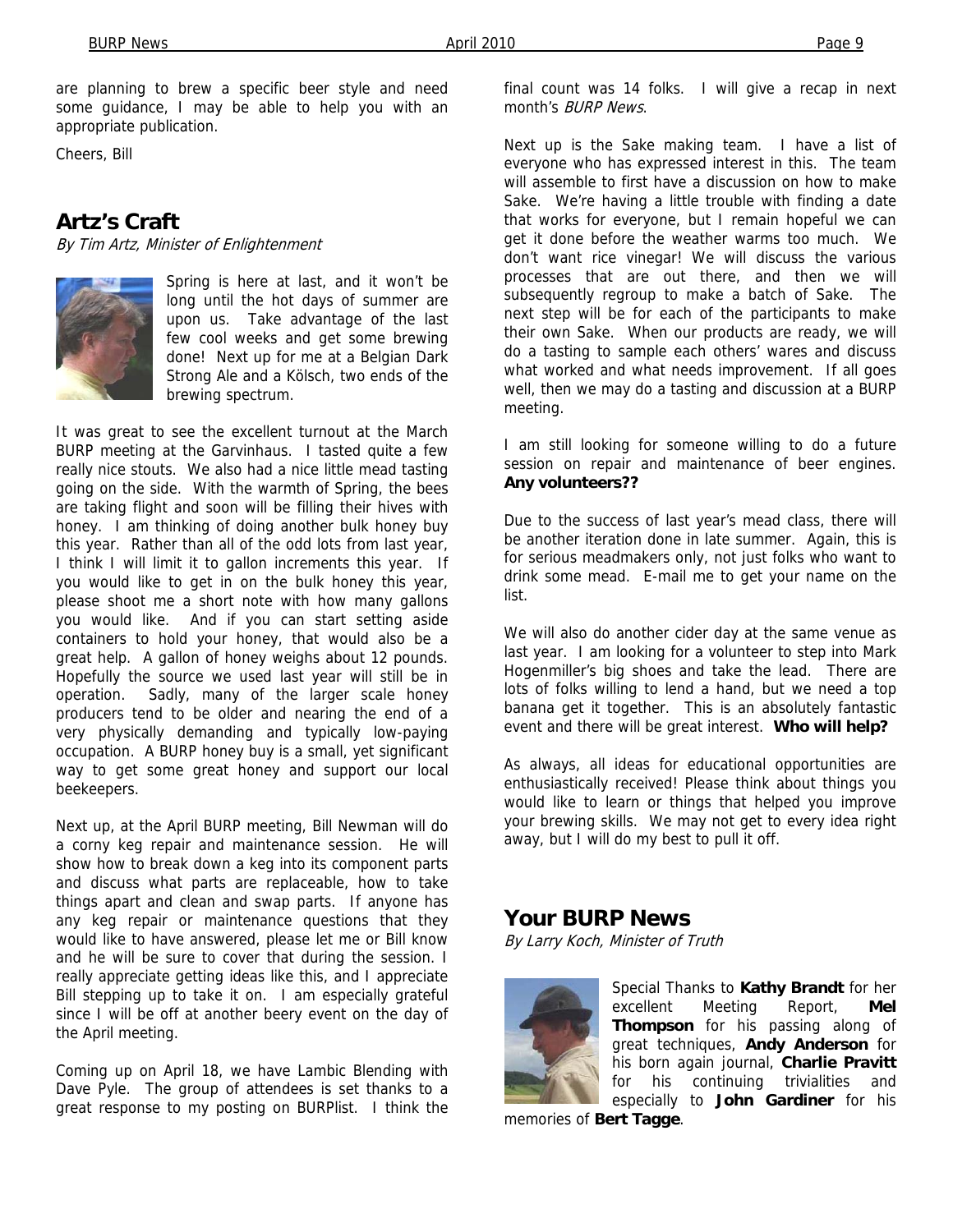## **BEER YE! BEER YE! BEER YE! In Memory of Norbert Carroll Tagge**

By John Gardiner



 "December 7 ... a date which will live in infamy" - Roosevelt

"Go ahead, make my day!" - Eastwood

"Anything that can go wrong will go wrong" - Murphy

"Beer Ye, Beer Ye, Beer Ye" - **Bert Tagge** 

These are epigrams, brief, clever, memorable statements. But they are also like eponyms -- from the Greek "eponymous" meaning giving name. Except, they're backwards. Need to coin a new word for that.

What I mean is -- as soon as you hear the words, you know who said them. You know who made them memorable. **Bert Tagge** owns "Beer Ye! Beer Ye! Beer Ye!".

**Bert** would call out "Beer Ye! Beer Ye! Beer Ye!" to bring a BURP meeting to order. A seemingly impossible

task but one **Bert** could amazingly accomplish. Well, at least sometimes.

Repeatedly on BURPlist, everyone is using Beer Ye! Beer Ye! as their personal memorial to **Bert**. It's now officially deemed "**Bert's** adage."

**Bert**, of course, was born on December 7, you know, the infamy date. It was a few years later, in 1953, but certainly his "Beer Ye" is equally infamous. He died March 7, 2010. His memorial started at 1 o'clock Saturday March 13, the exact same time as the start of our BURP meeting. That's our **Bert**!

The service, while sad, was also a hoot. **Bert** put the FUN in funereal. It was like a BURP meeting but even bigger. I've heard many eulogies but none like these people actually brought props!

They brought wonderful inventions **Bert** made for them. They told of shoes, \$50,000 lamps made from bombs, electric window openers, on and on. It was hysterical. Everyone was crying - half from sadness, half from laughter, and as **Bert** might say, the other half from both.

**Bert** was an eccentric character who traveled in eccentric circles. He only looked like a square. I think the Dilbert character was based on him.

**Bert** (Are you ready, this is a long list?) worked at some of the most bizarre places - Air Force (he retired as a Major), State Department, ANSER (a beltway bandit), Defense Department, Fire Department. And he did all the weird stuff. He was a husband, father, teacher. Oh my god! He was even a Notary Public and Justice of the Peace. He had a wife, **Marianne**, children **Michael** and **Rachael**, and even a grand kid **Kent**.

Now, on to the eccentric stuff. Most important of course, **Bert** was a homebrewer and a BURPer. He was a ceramic engineer. But he was also a cordwainer (ask me about that later), coffee roaster, ham radio operator (ham is the operative word here, what other kind could he be?), bingo caller, electrician, honorary warlock in a witches coven "Spiral Heart", member of Toastmasters, volunteer fire fighter, motorcyclist, accordionist, slugger, blacksmith's apprentice and a devout but not militant agnostic.

**Bert** was a thinker, a tinker and a tinkerer. He was a philosopher, masseur, hypnotist, and alternative energy buff. He was an animal rescuer, inventor, Boy Scout leader and EEO at Burke Volunteer Fire Department. If you're pooped just reading this list, imagine what **Bert** made this writer go through!